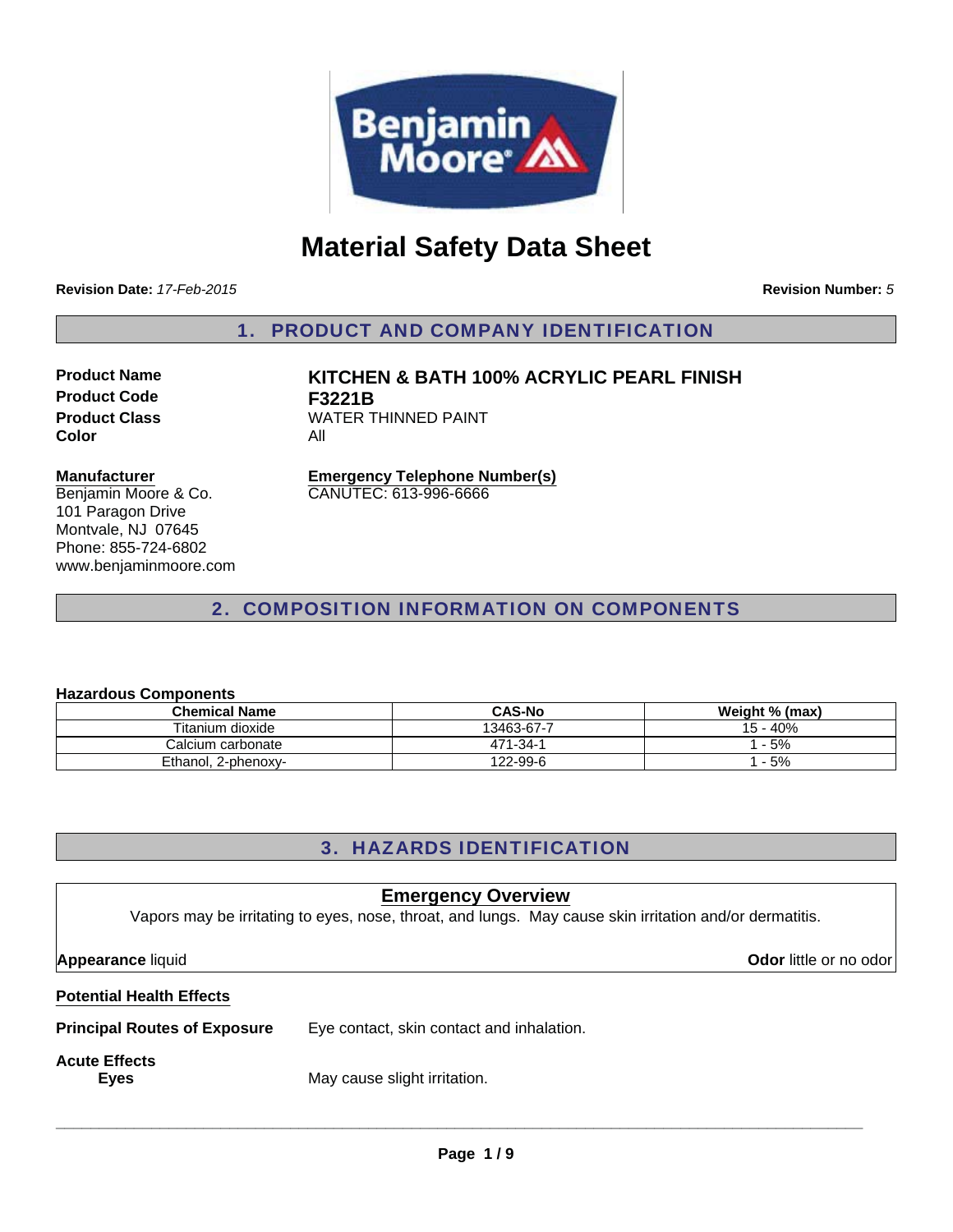| <b>Skin</b><br><b>Inhalation</b><br>Ingestion                                                                                                                                                                                                                                                                                                                                                                                                             |                                                          | Substance may cause slight skin irritation.<br>May cause irritation of respiratory tract. |                                                                            | Ingestion may cause gastrointestinal irritation, nausea, vomiting and diarrhea. |  |  |
|-----------------------------------------------------------------------------------------------------------------------------------------------------------------------------------------------------------------------------------------------------------------------------------------------------------------------------------------------------------------------------------------------------------------------------------------------------------|----------------------------------------------------------|-------------------------------------------------------------------------------------------|----------------------------------------------------------------------------|---------------------------------------------------------------------------------|--|--|
| <b>Chronic Effects</b>                                                                                                                                                                                                                                                                                                                                                                                                                                    |                                                          |                                                                                           | Repeated contact may cause allergic reactions in very susceptible persons. |                                                                                 |  |  |
|                                                                                                                                                                                                                                                                                                                                                                                                                                                           | See Section 11 for additional Toxicological information. |                                                                                           |                                                                            |                                                                                 |  |  |
|                                                                                                                                                                                                                                                                                                                                                                                                                                                           | <b>Aggravated Medical Conditions</b>                     | None known                                                                                |                                                                            |                                                                                 |  |  |
| <b>HMIS</b>                                                                                                                                                                                                                                                                                                                                                                                                                                               | Health: 1                                                | <b>Flammability: 0</b>                                                                    | <b>Reactivity: 0</b>                                                       | $PPE: -$                                                                        |  |  |
| <b>HMIS Legend</b><br>0 - Minimal Hazard<br>1 - Slight Hazard<br>2 - Moderate Hazard<br>$\bigcap_{i=1}^n \bigcap_{i=1}^n \bigcup_{i=1}^n \bigcap_{i=1}^n \bigcap_{i=1}^n \bigcap_{i=1}^n \bigcap_{i=1}^n \bigcap_{i=1}^n \bigcap_{i=1}^n \bigcap_{i=1}^n \bigcap_{i=1}^n \bigcap_{i=1}^n \bigcap_{i=1}^n \bigcap_{i=1}^n \bigcap_{i=1}^n \bigcap_{i=1}^n \bigcap_{i=1}^n \bigcap_{i=1}^n \bigcap_{i=1}^n \bigcap_{i=1}^n \bigcap_{i=1}^n \bigcap_{i=1}^n$ |                                                          |                                                                                           |                                                                            |                                                                                 |  |  |

 $\Box$ 

- 3 Serious Hazard
- 4 Severe Hazard
- \* Chronic Hazard

X - Consult your supervisor or S.O.P. for "Special" handling instructions.

*Note: The PPE rating has intentionally been left blank. Choose appropriate PPE that will protect employees from the hazards the material will present under the actual normal conditions of use.*

*Caution: HMIS® ratings are based on a 0-4 rating scale, with 0 representing minimal hazards or risks, and 4 representing significant hazards or risks. Although HMIS® ratings are not required on MSDSs under 29 CFR 1910.1200, the preparer, has chosen to provide them. HMIS® ratings are to be used only in conjunction with a fully implemented HMIS® program by workers who have received appropriate HMIS® training. HMIS® is a registered trade and service mark of the NPCA. HMIS® materials may be purchased exclusively from J. J. Keller (800) 327-6868.*

### 4. FIRST AID MEASURES

| <b>General Advice</b>     | No hazards which require special first aid measures.                                               |  |
|---------------------------|----------------------------------------------------------------------------------------------------|--|
| <b>Eye Contact</b>        | Rinse thoroughly with plenty of water for at least 15 minutes and consult a physician.             |  |
| <b>Skin Contact</b>       | Wash off immediately with soap and plenty of water removing all contaminated<br>clothes and shoes. |  |
| <b>Inhalation</b>         | Move to fresh air. If symptoms persist, call a physician.                                          |  |
| Ingestion                 | Clean mouth with water and afterwards drink plenty of water. Consult a physician if<br>necessary.  |  |
| <b>Notes To Physician</b> | Treat symptomatically                                                                              |  |

### 5. FIRE-FIGHTING MEASURES

| <b>Suitable Extinguishing Media</b>                                                                                  | Use extinguishing measures that are appropriate to local<br>circumstances and the surrounding environment. |
|----------------------------------------------------------------------------------------------------------------------|------------------------------------------------------------------------------------------------------------|
| <b>Protective Equipment And Precautions For Firefighters</b> As in any fire, wear self-contained breathing apparatus | pressure-demand, MSHA/NIOSH (approved or equivalent)<br>and full protective gear.                          |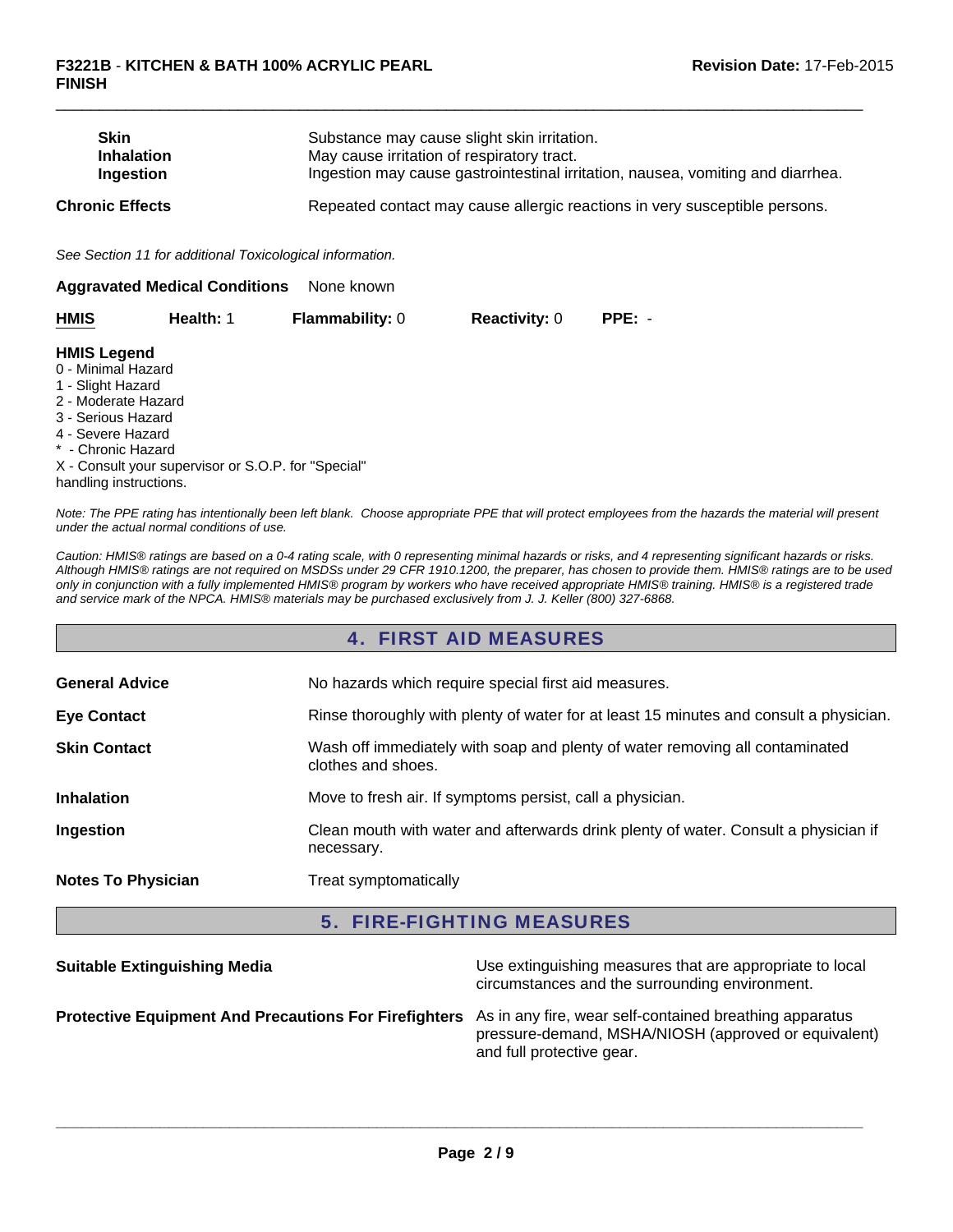| <b>Specific Hazards Arising From The Chemical</b>                                                 | Closed containers may rupture if exposed to fire or extreme<br>heat. |
|---------------------------------------------------------------------------------------------------|----------------------------------------------------------------------|
| <b>Sensitivity To Mechanical Impact</b>                                                           | No.                                                                  |
| <b>Sensitivity To Static Discharge</b>                                                            | No.                                                                  |
| <b>Flash Point Data</b><br>Flash Point (°F)<br>Flash Point (°C)<br><b>Flash Point Method</b>      | Not applicable<br>Not applicable<br>Not applicable                   |
| <b>Flammability Limits In Air</b><br><b>Upper Explosion Limit</b><br><b>Lower Explosion Limit</b> | Not applicable<br>Not applicable                                     |
| <b>NFPA</b><br>Health: 1<br><b>Flammability: 0</b>                                                | <b>Instability: 0</b><br><b>Special: Not Applicable</b>              |
| NFPA Legend                                                                                       |                                                                      |

 $\Box$ 

- **NFPA Legend** 0 - Not Hazardous
- 1 Slightly
- 2 Moderate
- 
- 3 High
- 4 Severe

*The ratings assigned are only suggested ratings, the contractor/employer has ultimate responsibilities for NFPA ratings where this system is used.*

*Additional information regarding the NFPA rating system is available from the National Fire Protection Agency (NFPA) at www.nfpa.org.*

# 6. ACCIDENTAL RELEASE MEASURES

| <b>Personal Precautions</b>      | Avoid contact with skin, eyes and clothing. Ensure adequate ventilation.                                                                                                      |  |  |
|----------------------------------|-------------------------------------------------------------------------------------------------------------------------------------------------------------------------------|--|--|
| <b>Environmental Precautions</b> | Prevent further leakage or spillage if safe to do so.                                                                                                                         |  |  |
| <b>Methods For Clean-Up</b>      | Soak up with inert absorbent material. Sweep up and shovel into suitable containers<br>for disposal.                                                                          |  |  |
| <b>Other Information</b>         | None known                                                                                                                                                                    |  |  |
| <b>7. HANDLING AND STORAGE</b>   |                                                                                                                                                                               |  |  |
| <b>Handling</b>                  | Avoid contact with skin, eyes and clothing. Avoid breathing vapors, spray mists or<br>sanding dust. In case of insufficient ventilation, wear suitable respiratory equipment. |  |  |
| <b>Storage</b>                   | Keep container tightly closed. Keep out of the reach of children.                                                                                                             |  |  |

### 8. EXPOSURE CONTROLS / PERSONAL PROTECTION

### **Exposure Limits**

#### **Hazardous Components**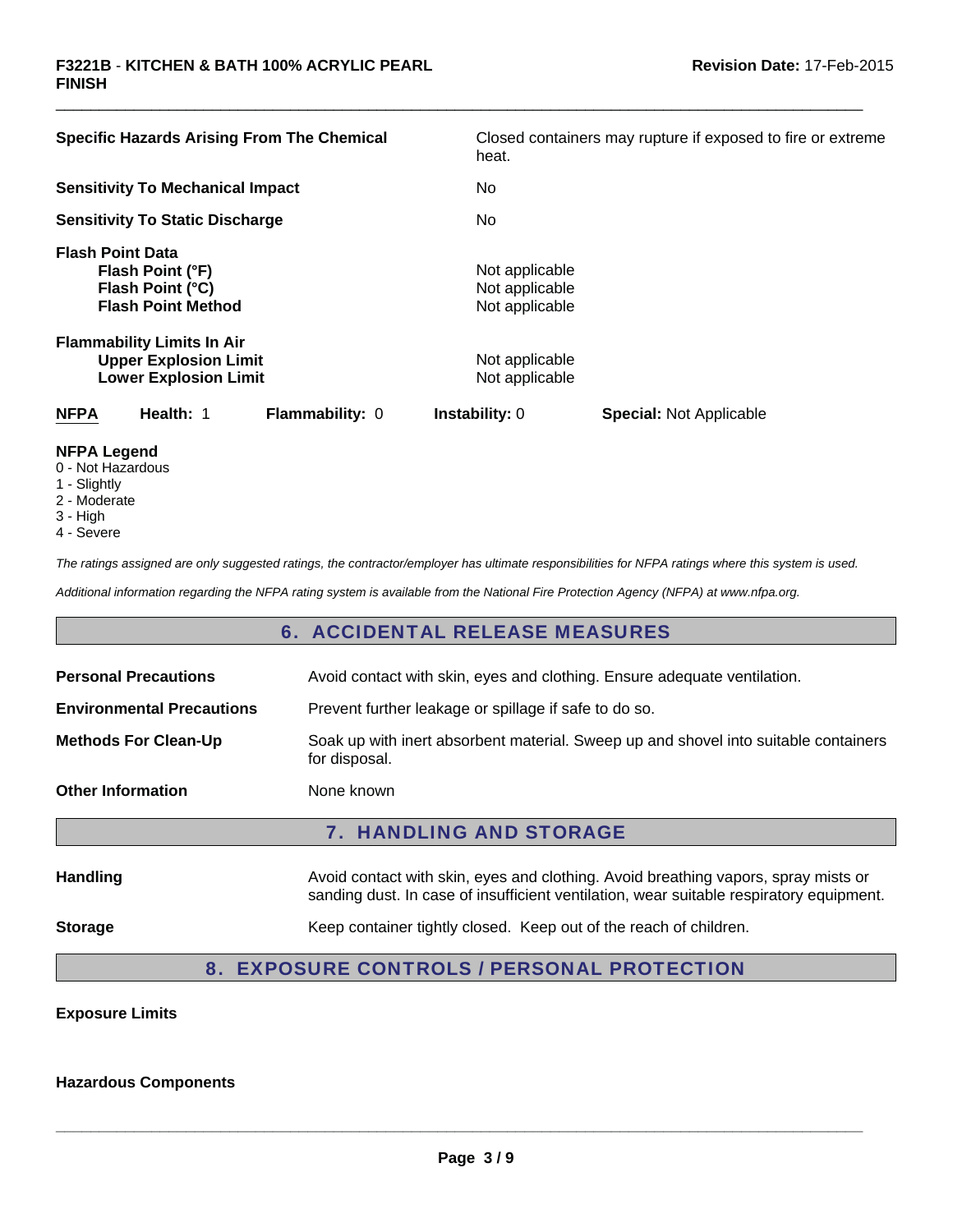| <b>Chemical Name</b> | <b>ACGIH</b>               | <b>Alberta</b>             | <b>British Columbia</b>                                   | <b>Ontario</b>                                                                                              | <b>Quebec</b>                          |
|----------------------|----------------------------|----------------------------|-----------------------------------------------------------|-------------------------------------------------------------------------------------------------------------|----------------------------------------|
| Titanium dioxide     | 10 mg/m <sup>3</sup> - TWA | 10 mg/m <sup>3</sup> - TWA | 10 mg/m <sup>3</sup> - TWA<br>$3$ mg/m <sup>3</sup> - TWA | 10 mg/m <sup>3</sup> - TWA                                                                                  | 10 mg/m <sup>3</sup> -<br><b>TWAEV</b> |
| Calcium carbonate    | N/E                        | 10 mg/m <sup>3</sup> - TWA | N/E                                                       | N/E                                                                                                         | 10 mg/m <sup>3</sup> -<br><b>TWAEV</b> |
| Ethanol, 2-phenoxy-  | N/E                        | N/E                        | N/E                                                       | 141 mg/m <sup>3</sup> - TWAEV<br>25 ppm - TWAEV<br>Absorption through<br>skin, eyes, or<br>mucous membranes | N/E                                    |

 $\Box$ 

#### **Legend**

ACGIH - American Conference of Governmental Industrial Hygienists Alberta - Alberta Occupational Exposure Limits British Columbia - British Columbia Occupational Exposure Limits Ontario - Ontario Occupational Exposure Limits Quebec - Quebec Occupational Exposure Limits N/E - Not established

**Engineering Measures** Ensure adequate ventilation, especially in confined areas.

| <b>Personal Protective Equipment</b> |                                                                                                                                     |
|--------------------------------------|-------------------------------------------------------------------------------------------------------------------------------------|
| <b>Eye/Face Protection</b>           | Safety glasses with side-shields.                                                                                                   |
| <b>Skin Protection</b>               | Protective gloves and impervious clothing                                                                                           |
| <b>Respiratory Protection</b>        | In case of insufficient ventilation wear suitable respiratory equipment.                                                            |
| <b>Hygiene Measures</b>              | Avoid contact with skin, eyes and clothing. Remove and wash contaminated clothing<br>before re-use. Wash thoroughly after handling. |

# 9. PHYSICAL AND CHEMICAL PROPERTIES

| Appearance                        | liquid            |
|-----------------------------------|-------------------|
| Odor                              | little or no odor |
| Density (Ibs/gal)                 | $10.45 - 10.55$   |
| <b>Specific Gravity</b>           | $1.25 - 1.27$     |
| рH                                | Not available     |
| <b>Viscosity (centistokes)</b>    | Not available     |
| <b>Evaporation Rate</b>           | Not available     |
| <b>Vapor Pressure</b>             | Not available     |
| <b>Vapor Density</b>              | Not available     |
| Wt. % Solids                      | $45 - 55$         |
| Vol. % Solids                     | $30 - 40$         |
| Wt. % Volatiles                   | 45 - 55           |
| <b>Vol. % Volatiles</b>           | $60 - 70$         |
| <b>VOC Regulatory Limit (g/L)</b> | < 100             |
| <b>Boiling Point (°F)</b>         | 212               |
| <b>Boiling Point (°C)</b>         | 100               |
| <b>Freezing Point (°F)</b>        | 32                |
| <b>Freezing Point (°C)</b>        | 0                 |
| Flash Point (°F)                  | Not applicable    |
| Flash Point (°C)                  | Not applicable    |
| <b>Flash Point Method</b>         | Not applicable    |
| <b>Upper Explosion Limit</b>      | Not available     |
| <b>Lower Explosion Limit</b>      | Not available     |
|                                   |                   |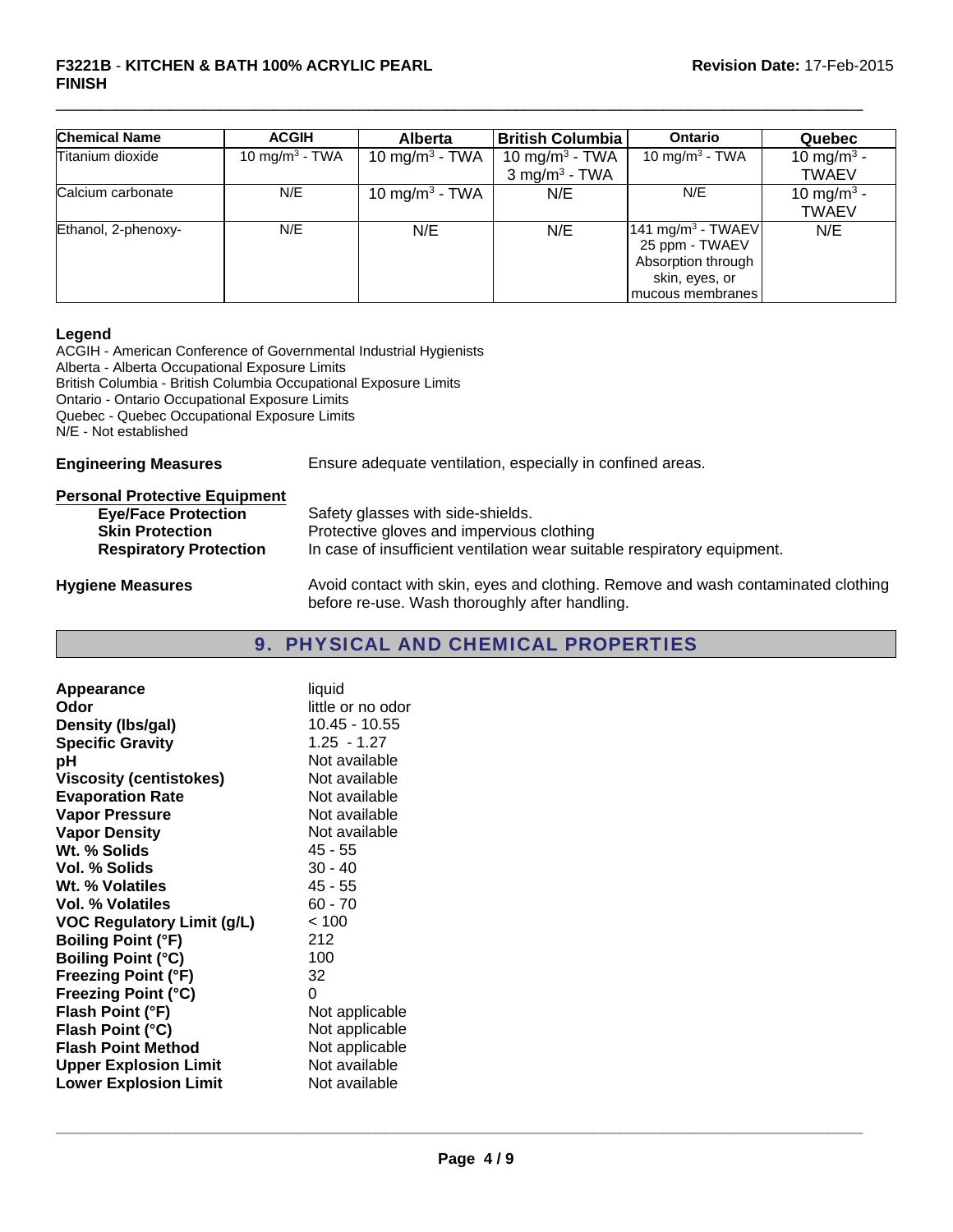# 9. PHYSICAL AND CHEMICAL PROPERTIES

 $\Box$ 

# 10. STABILITY AND REACTIVITY

| Stable under normal conditions.<br><b>Chemical Stability</b> |                                          |
|--------------------------------------------------------------|------------------------------------------|
| <b>Conditions To Avoid</b>                                   | Prevent from freezing                    |
| <b>Incompatible Materials</b>                                | No materials to be especially mentioned  |
| <b>Hazardous Decomposition Products</b>                      | None under normal use.                   |
| <b>Possibility Of Hazardous Reactions</b>                    | Hazardous polymerisation will not occur. |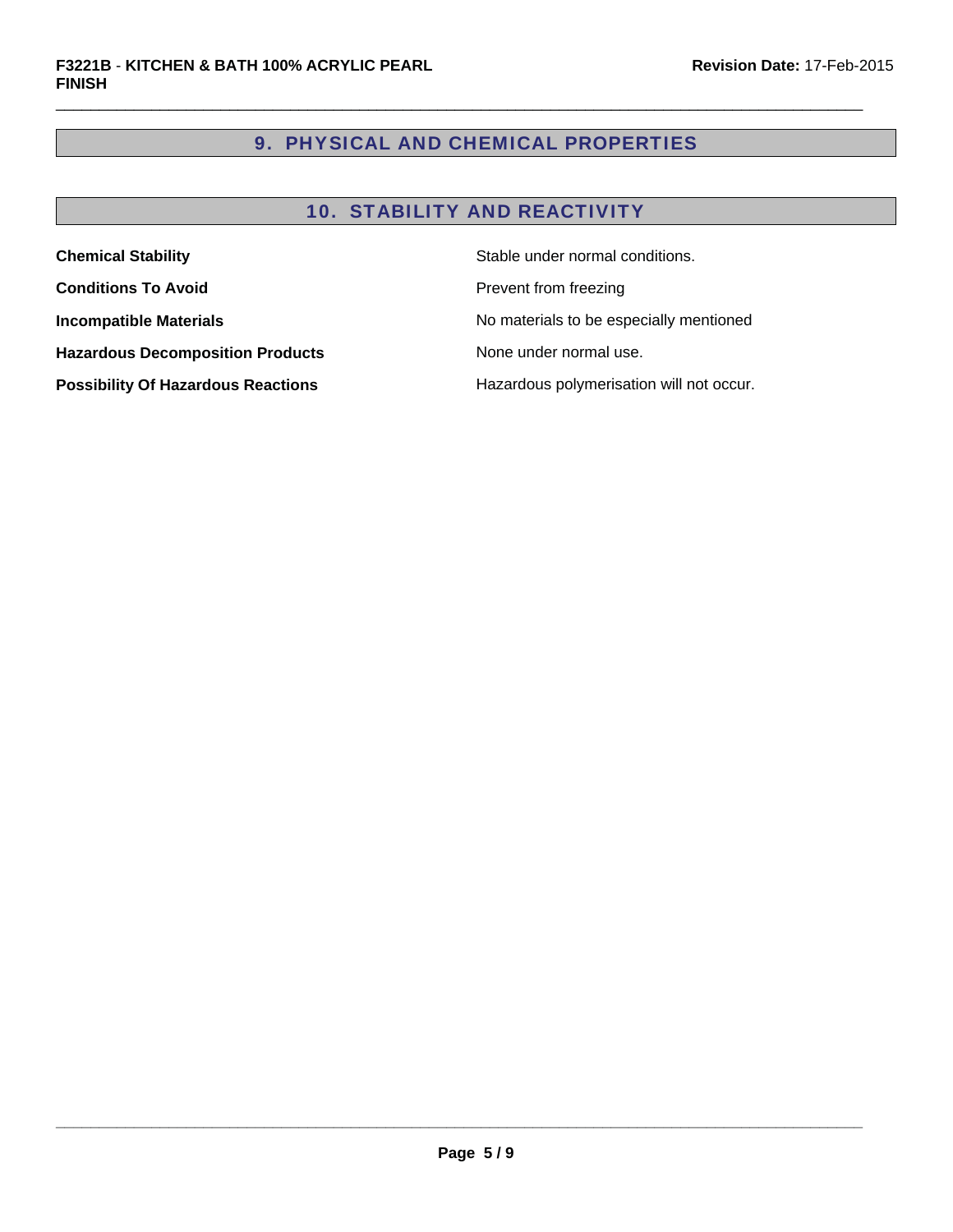# 11. TOXICOLOGICAL INFORMATION

 $\Box$ 

**Acute Toxicity**

**Product** No information available

#### **Component**

LD50 Dermal:  $> 10000$  mg/m<sup>3</sup> (Rabbit) Titanium dioxide LC50 Inhalation (Dust):  $> 6.82$  mg/L (Rat, 4 hr.) LD50 Oral: > 10000 mg/kg (Rat)

Calcium carbonate LD50 Oral: 6450 mg/kg (Rat)

Ethanol, 2-phenoxy-LD50 Oral: 1260 mg/kg (Rat) LD50 Dermal: 5 mL/kg (Rabbit)

#### **Chronic Toxicity**

#### **Carcinogenicity**

The information below indicates whether each agency has listed any ingredient as a carcinogen:

| <b>Chemical Name</b> | <b>ACGIH</b> | <b>IARC</b>   | <b>NTP</b> | <b>OSHA</b><br>Carcinogen |
|----------------------|--------------|---------------|------------|---------------------------|
|                      |              | 2B - Possible |            | Listed                    |
| Titanium dioxide     |              | Human         |            |                           |
|                      |              | Carcinogen    |            |                           |

• Although IARC has classified titanium dioxide as possibly carcinogenic to humans (2B), their summary concludes: "No significant exposure to titanium dioxide is thought to occur during the use of products in which titanium dioxide is bound to other materials, such as paint."

#### **Legend**

ACGIH - American Conference of Governmental Industrial Hygienists IARC - International Agency for Research on Cancer NTP - National Toxicity Program OSHA - Occupational Safety & Health Administration

# 12. ECOLOGICAL INFORMATION

#### **Ecotoxicity Effects**

**Product Acute Toxicity to Fish** No information available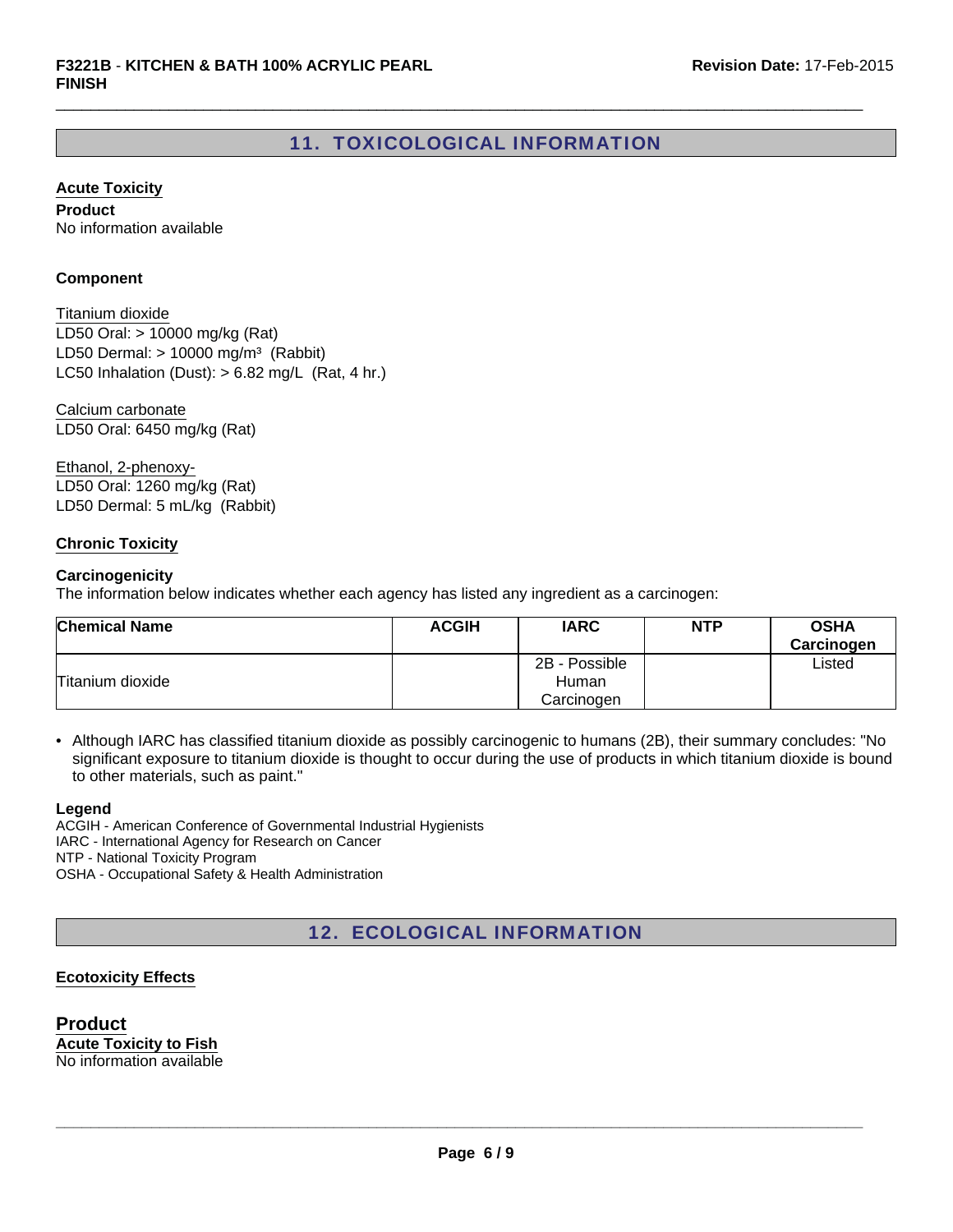# 12. ECOLOGICAL INFORMATION

 $\Box$ 

# **Acute Toxicity to Aquatic Invertebrates**

No information available

#### **Acute Toxicity to Aquatic Plants**

No information available

# **Component**

**Acute Toxicity to Fish**

#### Titanium dioxide

LC50: >1000 mg/L (Fathead Minnow - 96 hr.)

#### **Acute Toxicity to Aquatic Invertebrates**

No information available

#### **Acute Toxicity to Aquatic Plants**

No information available

| <b>13. DISPOSAL CONSIDERATIONS</b> |
|------------------------------------|
|------------------------------------|

Waste Disposal Method Dispose of in accordance with federal, state, provincial, and local regulations. Dry, empty containers may be recycled in a can recycling program. Local requirements may vary, consult your sanitation department or state-designated environmental protection agency for more disposal options.

### 14. TRANSPORT INFORMATION

| TDG         | Not regulated |
|-------------|---------------|
| ICAO / IATA | Not regulated |
|             |               |

**IMDG / IMO** Not regulated

# 15. REGULATORY INFORMATION

### **International Inventories**

**TSCA: United States** Yes - All components are listed or exempt.<br> **NAME: Canada** Yes - All components are listed or exempt. Yes - All components are listed or exempt.

# **National Pollutant Release Inventory (NPRI)**

# **NPRI Parts 1- 4**

This product contains the following Parts 1-4 NPRI chemicals: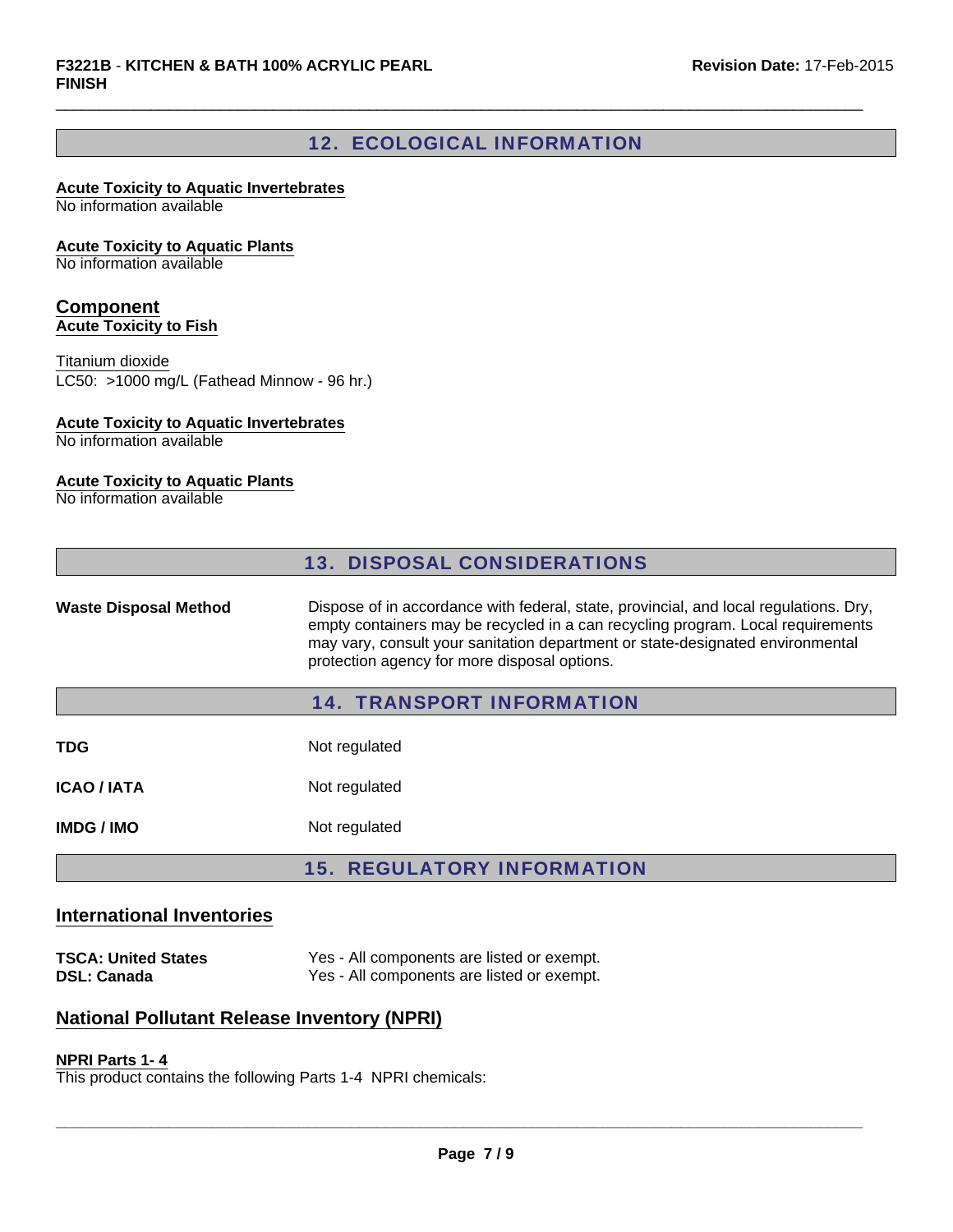# 15. REGULATORY INFORMATION

 $\Box$ 

Ethanol, 2-phenoxy- 122-99-6 **Chemical Name CAS-No**

**Weight % (max)**

#### **NPRI Part 5**

This product contains the following NPRI Part 5 Chemicals:

*None*

#### **WHMIS Regulatory Status**

This product has been classified in accordance with the hazard criteria of the Controlled Products Regulations (CPR) and the MSDS contains all the information required by the CPR.

#### **WHMIS Hazard Class**

D2A Very toxic materials



# 16. OTHER INFORMATION

**WARNING!** If you scrape, sand, or remove old paint, you may release lead dust. LEAD IS TOXIC. EXPOSURE TO LEAD DUST CAN CAUSE SERIOUS ILLNESS, SUCH AS BRAIN DAMAGE, ESPECIALLY IN CHILDREN. PREGNANT WOMEN SHOULD ALSO AVOID EXPOSURE. Wear a NIOSH approved respirator to control lead exposure. Clean up carefully with a HEPA vacuum and a wet mop. Before you start, find out how to protect yourself and your family by logging onto Health Canada @ http://www.hc-sc.gc.ca/hl-vs/iyh-vsv/prod/paint-peinture-eng.php.

| <b>Prepared By</b>      | <b>Product Stewardship Department</b><br>Benjamin Moore & Co.<br>101 Paragon Drive<br>Montvale, NJ 07645<br>855-724-6802 |
|-------------------------|--------------------------------------------------------------------------------------------------------------------------|
| <b>Revision Date:</b>   | 17-Feb-2015                                                                                                              |
| <b>Revision Summary</b> | No information available                                                                                                 |